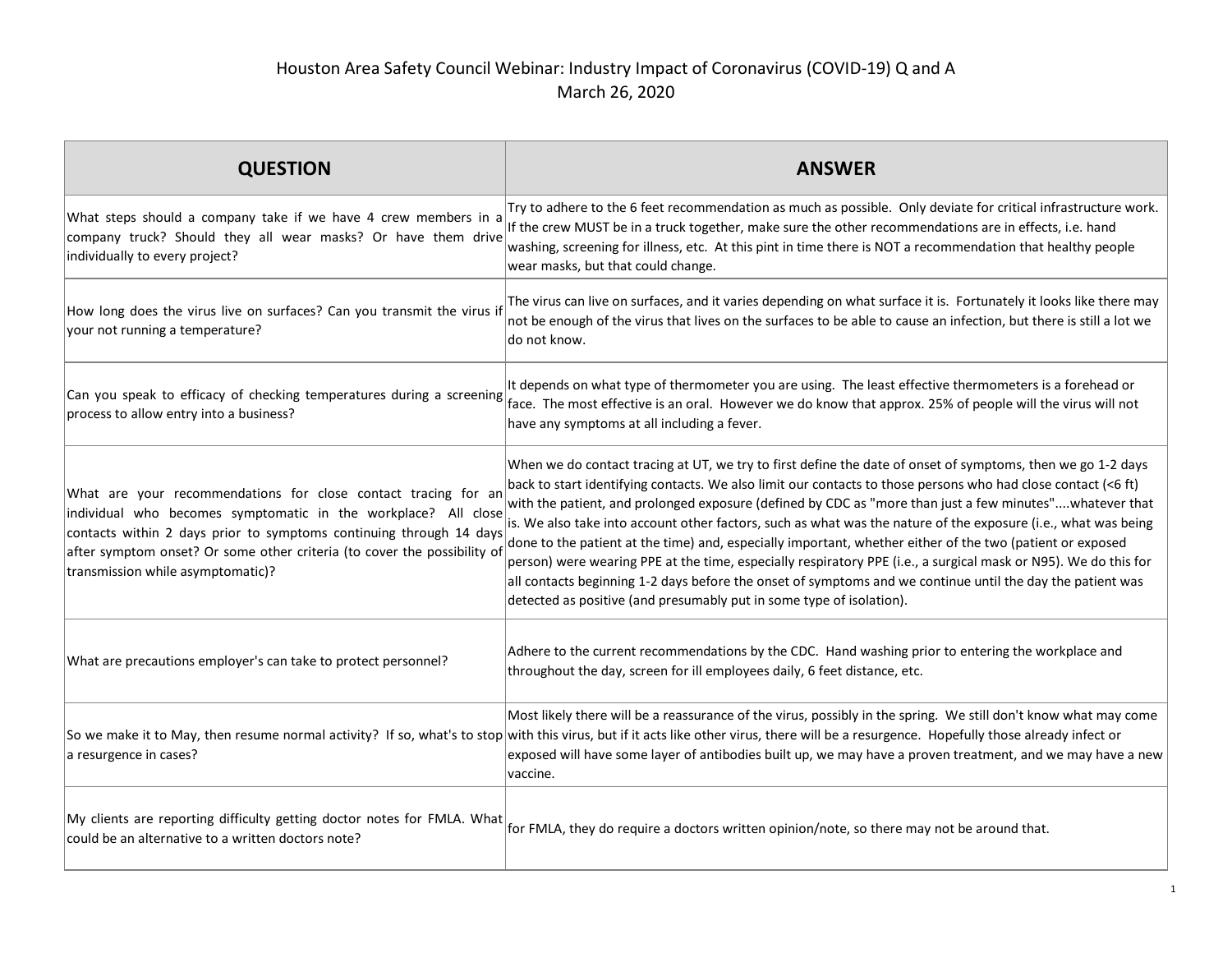| <b>QUESTION</b>                                                                                                                                                   | <b>ANSWER</b>                                                                                                                                                                                                                                                                                                                           |
|-------------------------------------------------------------------------------------------------------------------------------------------------------------------|-----------------------------------------------------------------------------------------------------------------------------------------------------------------------------------------------------------------------------------------------------------------------------------------------------------------------------------------|
| Can the Coronavirus be Workers' Compensation related?                                                                                                             | yes, refer to your state's specific guidance, but Texas has said it can be if it is proven that is was contracted<br>through another employee while it work.                                                                                                                                                                            |
| what to do if you find a person a probability of having COVID-19                                                                                                  | There should be a valid reason for suspecting someone to be at a high risk. If indeed there is a confirmed high<br>risk such as a family member having tested positive, you should follow the CDC guidelines such as quarantining<br>that exposed employee for at least 14 days before they come back to work.                          |
| If a person is quarantined in a home in their own room, can others in the<br>home become infected via the virus being spread in the home from the<br>hvac system? | does not appear to be contracted via the air through aerosol particles. The virus droplets are large and will<br>drop to the ground before they reach an air return vent.                                                                                                                                                               |
| can you be a carrier and not have symptoms?                                                                                                                       | ves                                                                                                                                                                                                                                                                                                                                     |
| the true prevalence of COVID-19 in the Houston area?                                                                                                              | Is anyone conducting population level surveillance to better characterize If, by "true" population surveillance, you mean a random sample of the population, both symptomatic and<br>asymptomatic, no, not at this time. In part due to the limited availability of test supplies.                                                      |
| What is the latest on asymptomatic pre-symptomatic transmission?                                                                                                  | you are most contagious when you have symptoms. However we do know that up to 25% of people who are<br>carrying the virus may be asymptomatic and can still be just as contagious.                                                                                                                                                      |
| How long after recovery (no fever) is a person still infectious? Data<br>source?                                                                                  | limited data and it varies widely. The CDC recommends at least 7 days from when you symptoms started, but<br>that should just be a starting point for determining when someone is fully healed and no longer infectious. The<br>best way to confirm this would be to follow their guidance of seeing two negative tests 24 hours apart. |
| Any data on immunity after recovery from COVID-19 - days, weeks,<br>months?                                                                                       | limited data, but it appears that there is some level of antibodies. Studies are underway.                                                                                                                                                                                                                                              |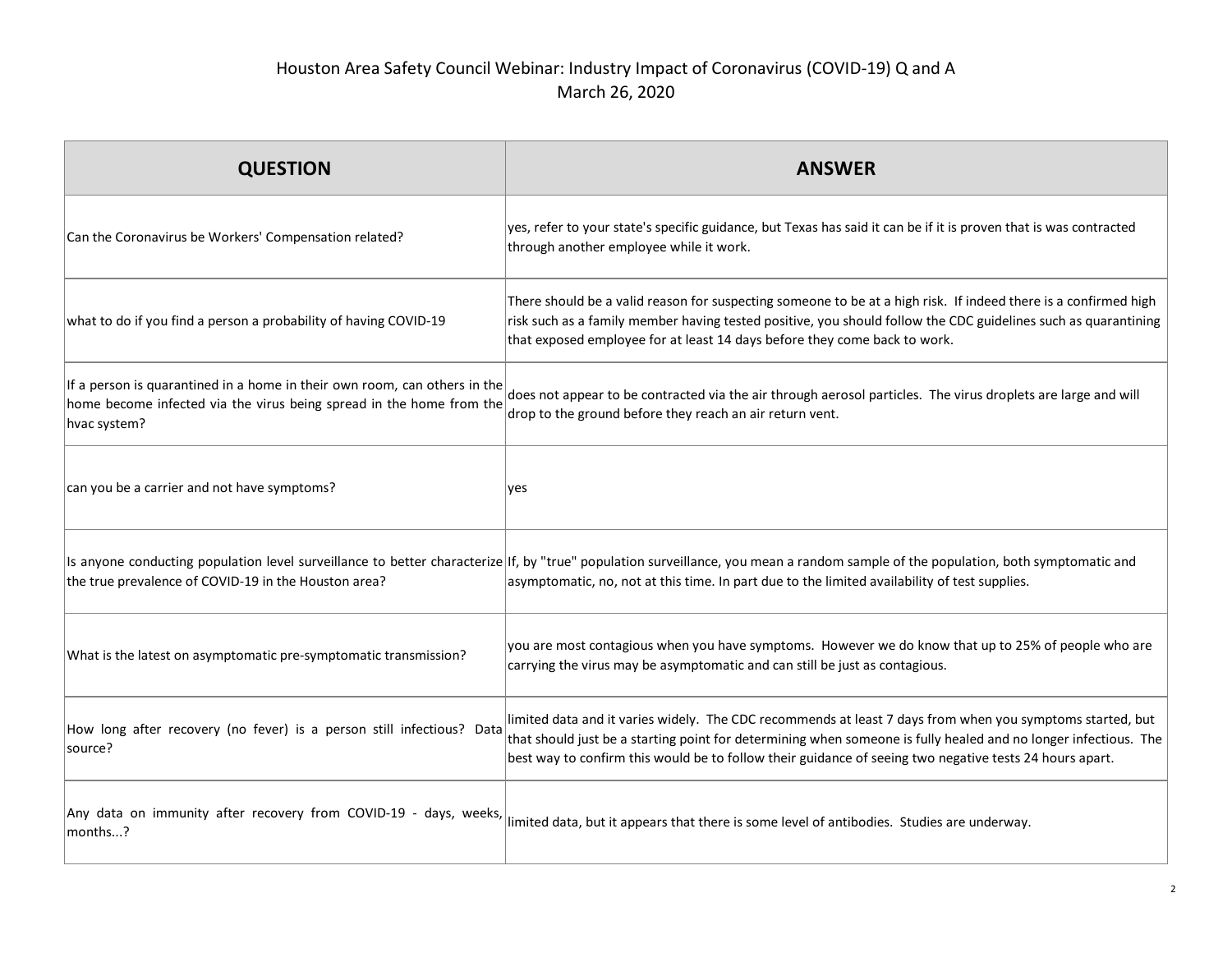| <b>QUESTION</b>                                                                                                                  | <b>ANSWER</b>                                                                                                                                                                                        |
|----------------------------------------------------------------------------------------------------------------------------------|------------------------------------------------------------------------------------------------------------------------------------------------------------------------------------------------------|
| work. Has this changed?                                                                                                          | The CDC had recommended against requiring doctor's notes for return to no it has not changed. You can still however require whatever documentation you feel is necessary to protect<br>your workers. |
| Is it helpful to use albuterol (if you have some) to fight the<br>progression/severity of covid-19? How much will it help if so? | not unless you have active respiratory symptoms that your doctor feels would be helped by albuterol.                                                                                                 |
| How helpful is taking guaifenisin for covid-19? If you take it at the first<br>signs of congestion can it help lessen severity?  | its possible, but no scientific data on it.                                                                                                                                                          |
| Plants are running out of hand sanitizer and wipes. Do you know of any<br>sources where they can get some more?                  | they are limited everywhere. If you can find it and its not outrageously expensive, get it.                                                                                                          |
| legality and practicality of taking daily temperature readings of<br>employees                                                   | You have a duty to provide a safe environment per OSHA. Practically this may be difficult.                                                                                                           |
| How should an employer handle drug testing?                                                                                      | Unless the drug testing agency has stopped or paused testing, you can still enforce the policy.                                                                                                      |
| What if you were diagnosed with pneumonia before COVID came out is it<br>possible that you had it                                | yes it is possible, especially if you had the pneumonia between January and April                                                                                                                    |
| Are we responsible for any employees that may come out sick?                                                                     | potentially, if they contracted the virus while at work.                                                                                                                                             |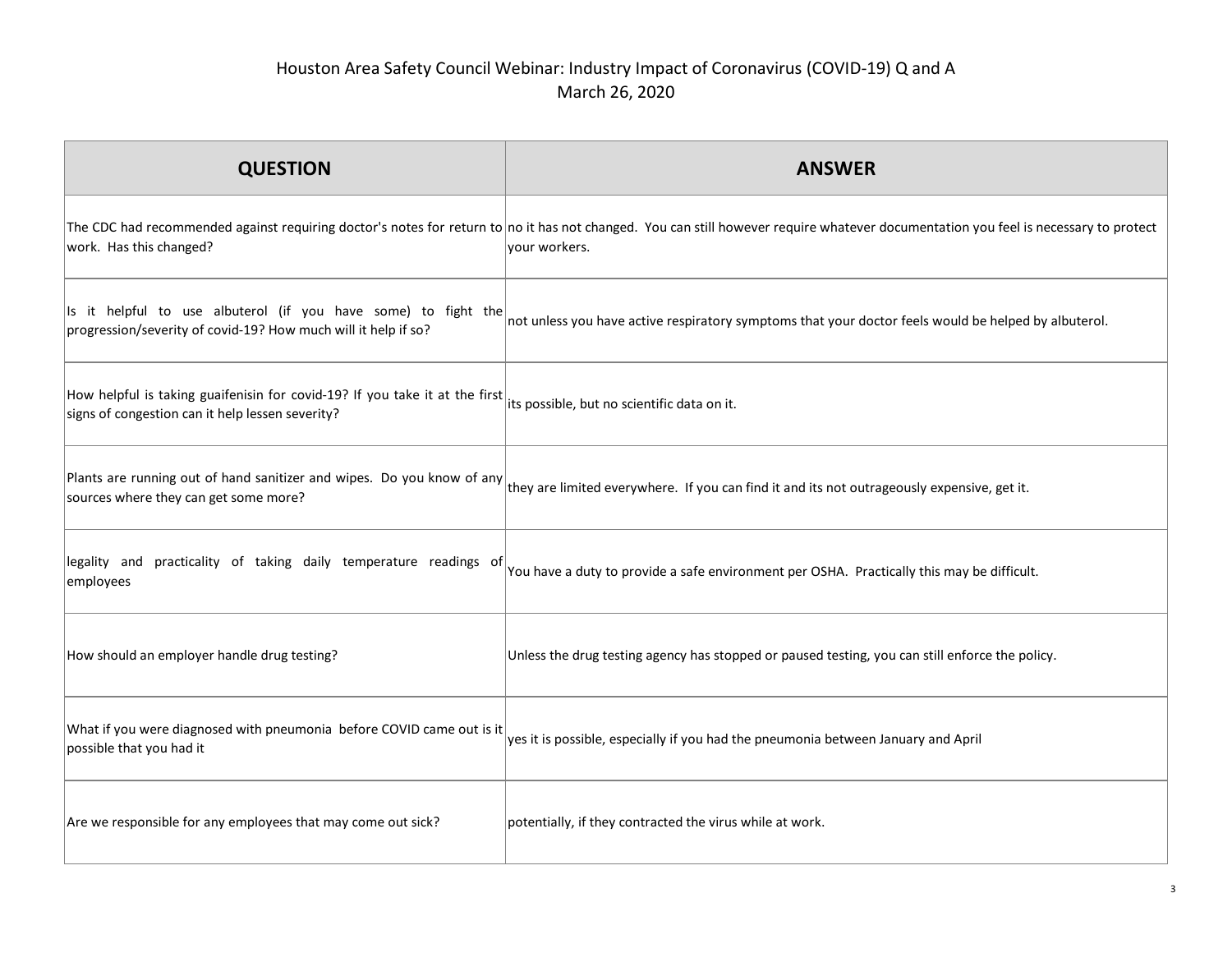| <b>QUESTION</b>                                                                                                                   | <b>ANSWER</b>                                                                                                                                                                                                                                                                    |
|-----------------------------------------------------------------------------------------------------------------------------------|----------------------------------------------------------------------------------------------------------------------------------------------------------------------------------------------------------------------------------------------------------------------------------|
| Should any employee with any sort of respiratory symptoms be sent<br>home, or should companies stick to only the main 3 symptoms? | at this time the guidance should be any sick symptoms should be looked into, and especially respiratory<br>symptoms should be suspect. Recommend that employees with symptoms be seen by their doctor and<br>evaluated.                                                          |
| home, how can you prevent complications like Pneumonia                                                                            | if you are positive for virus and you've been told to take care of it at There are some things you can do, such as stay hydrated, etc. However it all depends on your own body's<br>ability to fight it off.                                                                     |
| will dish washing soap kill the virus?                                                                                            | yes, does not have to be antibacterial.                                                                                                                                                                                                                                          |
| regulatory requirements for medical surveillance or clearances.                                                                   | Suggestions for employers with employees who have OSHA and DOT If the governing agencies are still mandating the exams, then they should be followed. You can screen your<br>chosen clinic and make sure they have implemented proper exposure reduction procedures.             |
| How do you properly (officially) identify your self as an "Essential<br>Services" employee?                                       | a guideline is through homeland security                                                                                                                                                                                                                                         |
| sunshine act as a disinfectant?                                                                                                   | how soon after symptoms resolve are people no longer contagious? Does varies widely, at least 7 days from when symptoms started, and 3 days after a fever has stopped without<br>medications. However, this varies and could several days and weeks after symptoms have stopped. |
| bleach or Lysol that will kill it? Vinegar? Ammonia?                                                                              | How long does this virus live outside the body? Anything other than in the air, not long because the droplets fall quickly. On surfaces it varies. Bleach and Lysol, along with good<br>old fashioned soap and water. No to vinegar and ammonia                                  |
| should we allow cleaning lady to come to our home?                                                                                | probably not advisable at this time                                                                                                                                                                                                                                              |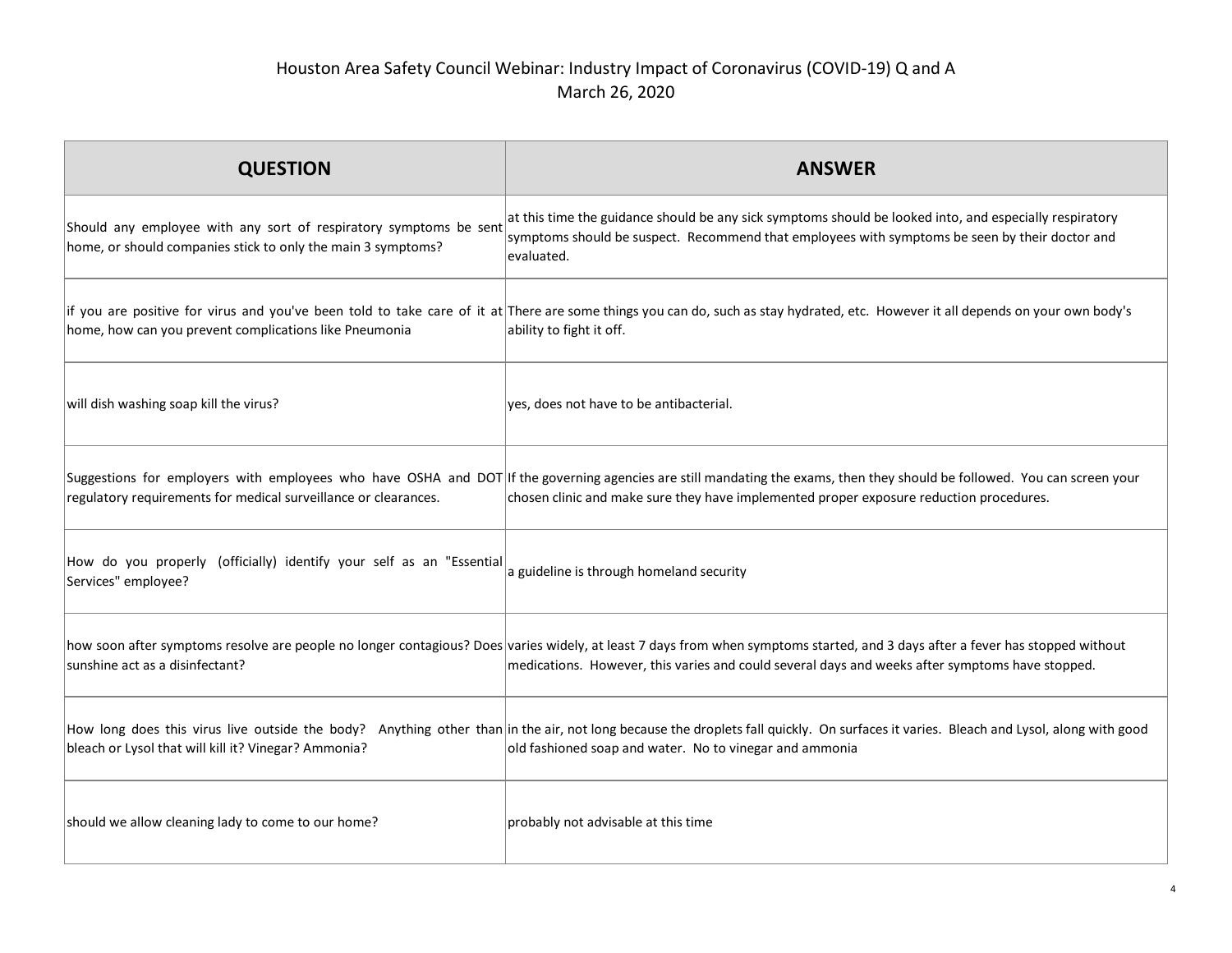| <b>QUESTION</b>                                                                                                         | <b>ANSWER</b>                                                                                                                                                                                                                                       |
|-------------------------------------------------------------------------------------------------------------------------|-----------------------------------------------------------------------------------------------------------------------------------------------------------------------------------------------------------------------------------------------------|
| Need comments on projections on the durations of this epidemic in USA.                                                  | There are several models, but here is one that the CDC is considering when looking at estimates.<br>https://covid19.healthdata.org/projections                                                                                                      |
| WHAT are the long term effects of the disease?                                                                          | still studies underway at this time. We may not know "long" term effects for a very long time.                                                                                                                                                      |
| What would you consider the tipping point to allow companies to go fully<br>back to work?                               | Will probably be multifactorial. Based on the case counts, city and state mandates, CDC guidelines etc. When<br>the curve starts to go down, then that's when we will start talking about opening sites back up in a limited and<br>slow fashion    |
| What would be best safety practices for service technicians/mechanics<br>while working on vehicles at a remote jobsite? | adhering to the CDC guidelines for the general public is the best starting place. Keep hands washed!                                                                                                                                                |
| Is there a list available of the testing sites?                                                                         | no. You can call Harris County Health Dept. and they can give you local county health centers that are testing.<br>832-927-7575                                                                                                                     |
| What are the expectations if the quarantine is followed correctly?                                                      | The expectation is that if you stay quarantined for 14 days after being exposed then if you are going to show<br>any signs or symptoms, you most likely show them during that 14 days.                                                              |
| time?                                                                                                                   | Should we stop scheduling periodic surveillance medical exams during this It is up to your comfort level and in compliance with any governing agencies that may dictate when someone is<br>due for an exam.                                         |
| facilities. Will facilities escalate to any further measures?                                                           | Dr. Hysler, How long will the impact of COVID-19 directly effect HASC please visit our website. We are open at this time with some restriction as to who we will see at this time.<br>https://www.hasc.com/about-hasc/news/required-risk-screening/ |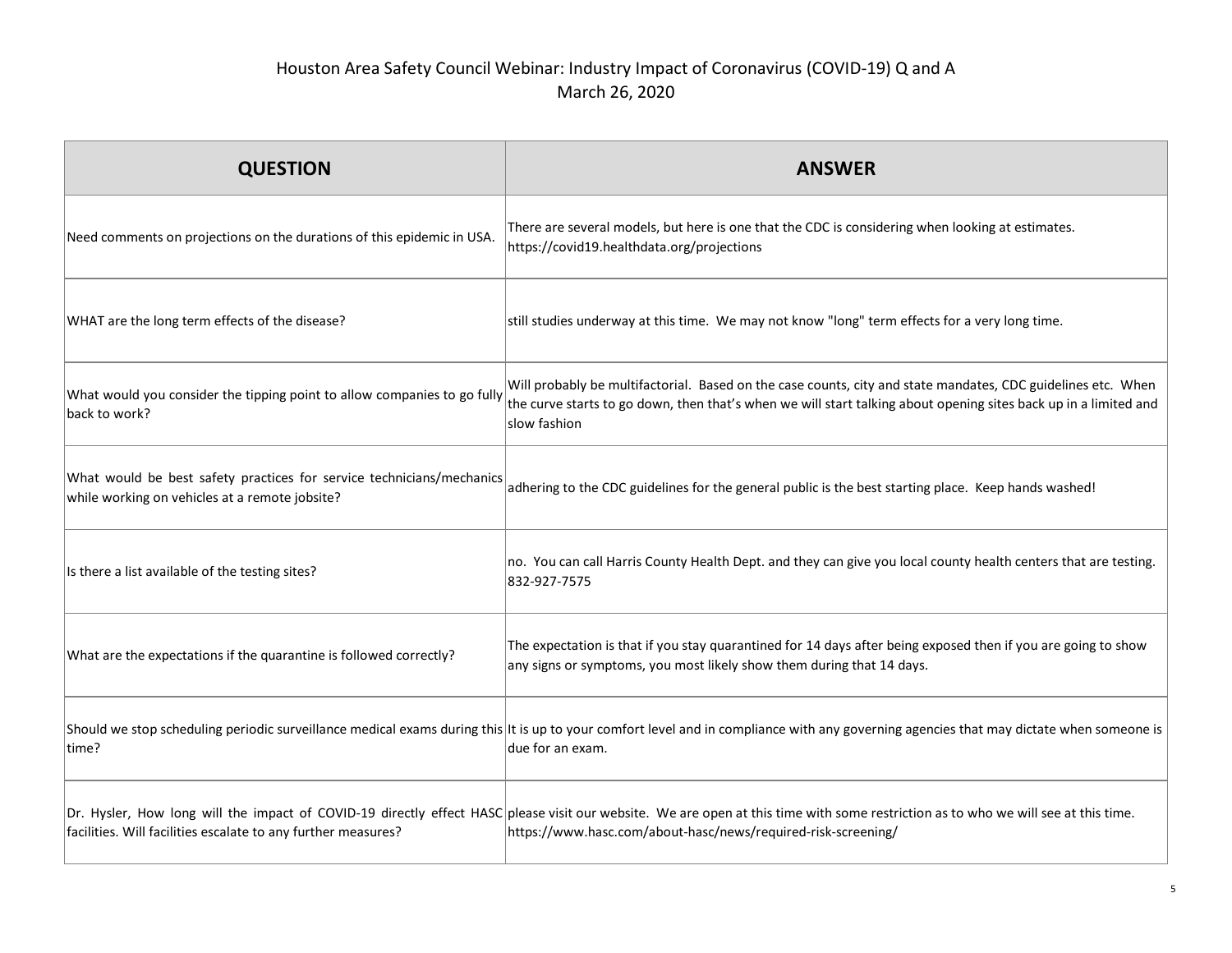| <b>QUESTION</b>                                                                                                                                                                                                                                                           | <b>ANSWER</b>                                                                                                                                                                                                                                                                                                                                                                                                                                  |
|---------------------------------------------------------------------------------------------------------------------------------------------------------------------------------------------------------------------------------------------------------------------------|------------------------------------------------------------------------------------------------------------------------------------------------------------------------------------------------------------------------------------------------------------------------------------------------------------------------------------------------------------------------------------------------------------------------------------------------|
| What's your option on using Rapid Diagnostic Testing to diagnose COVID-<br>19, exclude COVID-19, and screen asymptomatic contacts?<br>Is there any healthcare facility in Houston performing Point of Care<br>COVID-19 testing?                                           | The rapid- in clinic testing kits are not readily available at this point. If their accuracy is high, it would be an<br>alternative to the tests that we currently have which are taking several days to get back. At this time there is<br>no recommendation to screen asymptomatic people, but that could change.                                                                                                                            |
| What's the sensitivity of COVID-19 PCR test?                                                                                                                                                                                                                              | Not clearly established, but felt to be "very good". LabCorp, a large commercial lab in the US, does offer some<br>more details on their own testing. See https://www.fda.gov/media/136151/download                                                                                                                                                                                                                                            |
| contact?                                                                                                                                                                                                                                                                  | We are all in preventive mode, avoid contact. How did the first person it is believed the first person in Wuhan China contracted the virus through an animal. The virus "jumped "from<br>get the virus? Wouldn't we still be subject to get the virus other than the animal to the hum and it spread from there. There appears to be only two ways to contract the virus;<br>through another sick person directly, or through surface contact. |
| How do you address the issue that some people feel apprehensive about<br>coming to the HASC as it's still a big room with a lot of people? I'm<br>hearing some of the provisions (mandatory hand sanitizing stations, 6<br>rule in training room) are not being followed. | HASC has implemented several procedures. We have had both an industrial hygienist, as well as a health<br>department rep come out and were both amazed at the level of security and cleanliness. Please visit<br>https://www.hasc.com/covid-19/                                                                                                                                                                                                |
| Once a confirmed positive case is known, is there a timeframe that I need<br>to go back, when identifying people who have been in close contact with 14 days<br>that employee?                                                                                            |                                                                                                                                                                                                                                                                                                                                                                                                                                                |
| Microwave tools? "Cook" expensive hot gloves at 175F?                                                                                                                                                                                                                     | Life span of C-virus and ways to kill it on common use lab tools/PPE. appears to be able to live on surfaces up to 3 days, but in minimal amount. Washing in soap and water is<br>effective in cleaning and killing the virus.                                                                                                                                                                                                                 |
| Can you talk about the risk of MSW handling? Thanks                                                                                                                                                                                                                       | no additional measures are recommended. Wear gloves and wash hands.                                                                                                                                                                                                                                                                                                                                                                            |
| employees where English is not their primary language?                                                                                                                                                                                                                    | How should organizations best communicate these concerns with if needed, have all communication is as many additional languages as your jobsite needs. The more<br>communication, the better.                                                                                                                                                                                                                                                  |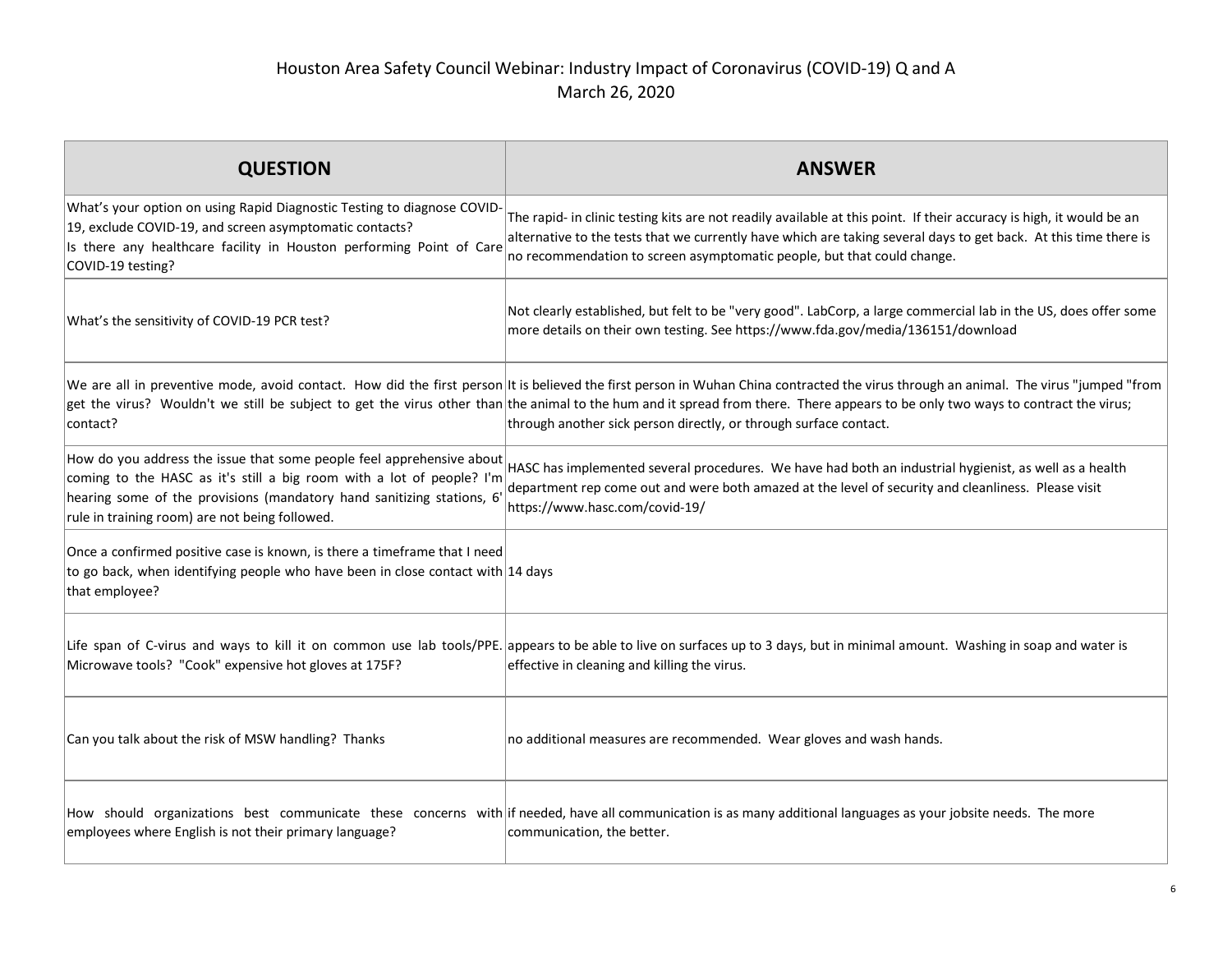| <b>QUESTION</b>                                                                                                                                     | <b>ANSWER</b>                                                                                                                                                                                                                                                                                                                                                                                                                                                           |
|-----------------------------------------------------------------------------------------------------------------------------------------------------|-------------------------------------------------------------------------------------------------------------------------------------------------------------------------------------------------------------------------------------------------------------------------------------------------------------------------------------------------------------------------------------------------------------------------------------------------------------------------|
| Mask - If you can't find the N95 mask is the Surgical Masks just as good?                                                                           | In most circumstances involving direct exposure to a positive COVID-19 patient, a surgical mask offers sufficient<br>protection. The exception is when the patient is undergoing an aerosol-generating procedure, such as<br>intubation, extubation, nebulized medications, bronchoscopies. In these cases, the N95 mask is more<br>appropriate to use than a surgical mask.                                                                                            |
| How are other companies sharing the critical safety messaging to their<br>multicultural workforce?                                                  | not easily, no. HASC is happy to disperse relevant information.                                                                                                                                                                                                                                                                                                                                                                                                         |
| symptoms                                                                                                                                            | The studies so far are anecdotal, largely based on data from China, and also based on some modeling studies.<br>Have you seen any studies that show infectiousness prior to developing We know that asymptomatic transmission occurs, it is probably less contagious than when exposed to a person<br>with symptoms, but we don't know when that period of contagiousness occurs, although most cases take<br>between 2 and 14 days after exposure to develop symptoms. |
| How can we tell the difference between allergy related symptoms and<br>virus symptoms.                                                              | since the symptoms of COVID vary from no symptoms to severe symptoms, it may not always be easy.<br>However allergies usually have watery eyes, nasal drip and congestion. COVID does not appear to have these<br>symptoms as a common factor.                                                                                                                                                                                                                          |
| writing? If so, How long does the virus linger?                                                                                                     | Good Morning? Can the Coronavirus be transmitted through letter It does appear that virus on paper would be enough to transfer, however there are studies ongoing and the<br>recommendation is to still wash you hands after you handle any surface that may post a risk.                                                                                                                                                                                               |
| and worry about the COVID-19 at work?                                                                                                               | what are best practices for Employers on How to handle employee panic Filtering the correct info to them is important. They are all watching the news and getting second hand<br>information from social media. Use a trusted source and disseminate the info to your employees frequently.                                                                                                                                                                             |
| it is okay to spray and wipe disinfectant or just spray and let it the action of wiping is best<br>evaporated?                                      |                                                                                                                                                                                                                                                                                                                                                                                                                                                                         |
| Why isn't the public being kept informed of total recoveries? We seem to<br>$ $ get just total cases and that's the scary number without the other. | Recoveries are hard to identify. A true recovery would be someone who has tested positive, then heals, and<br>then gets a second or third test to show they are negative. Since testing is so limited right now, it is difficult to<br>quantify.                                                                                                                                                                                                                        |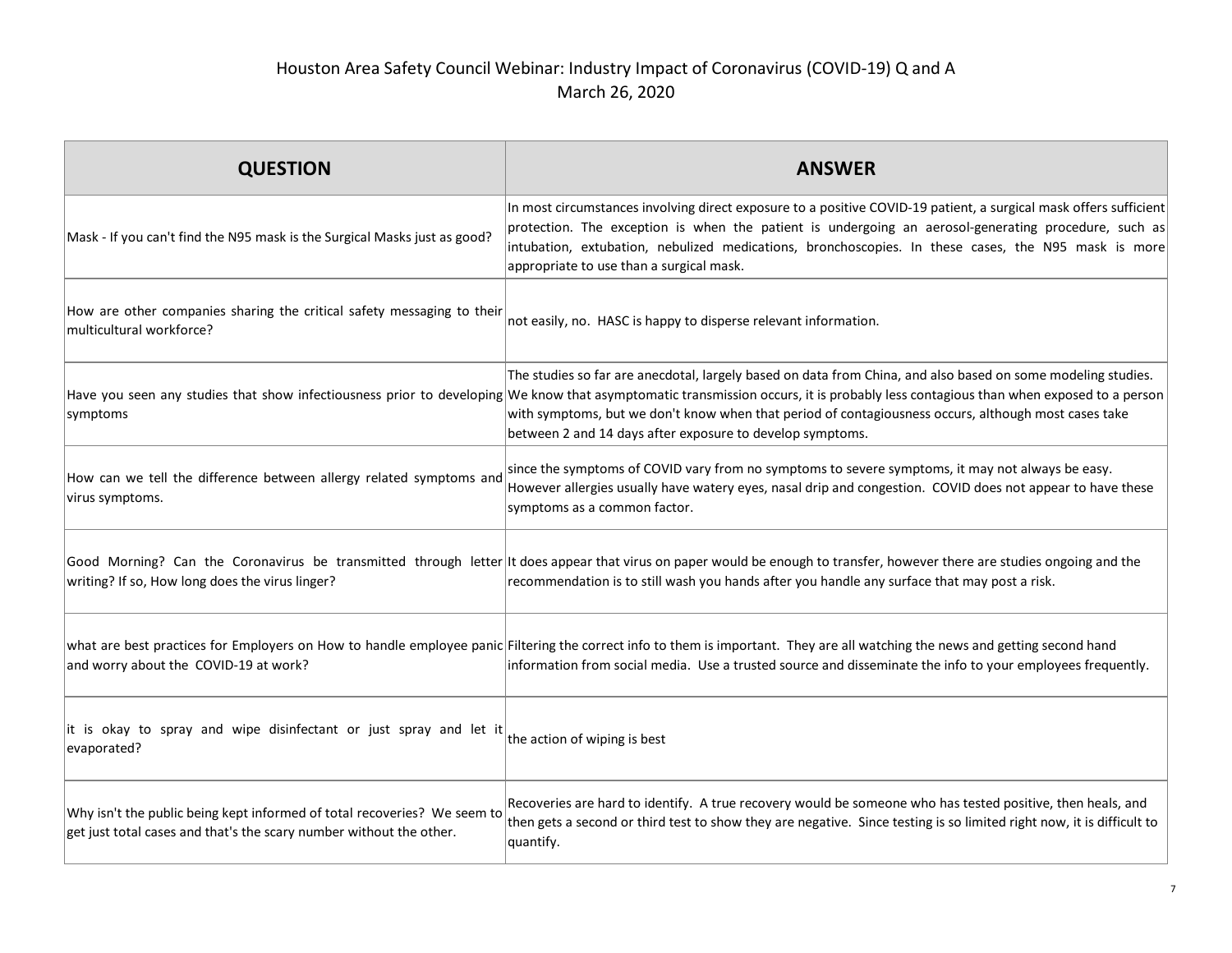| <b>QUESTION</b>                                                                                                                                                                                            | <b>ANSWER</b>                                                                                                                                                                                                                                                                 |
|------------------------------------------------------------------------------------------------------------------------------------------------------------------------------------------------------------|-------------------------------------------------------------------------------------------------------------------------------------------------------------------------------------------------------------------------------------------------------------------------------|
| around other people? This is based on no one being sick                                                                                                                                                    | Is it safe to go to a family members house if we have not traveled or been Not advised during this time. It would be difficulty to know 100% that no one in the family is not carrying the<br>virus but just not showing symptoms.                                            |
| Coronavirus impacts different parts of the US                                                                                                                                                              | His thoughts on the likelihood of there being a lot variability in how the There are many factors in this. How close a population is in location. The demographics of that population.<br>Transportation in that area. Just to name a few.                                    |
| the Houston Chronicle compare with what is happening in NYC area?                                                                                                                                          | how does the ideal projection you described that was on the front page f I am not aware of any comparable studies or estimates coming out of NYC. Emphasis is on the word<br>'comparable", i.e., using the same methods as the UT School of Public Health in Houston used.    |
| How are companies managing Coronavirus for employees who cannot<br>work remotely.                                                                                                                          | If they have to go into work then companies should do as much as they can to help reduce the risk. Hand<br>washing requirements, risk screening of all employees, and some are checking temperatures of each employee<br>at every shift.                                      |
| If an employee with COVID-19 infects other employees at our facilities<br>with COVID-19, will this be a recordable case?                                                                                   | possibly. If it can be proven beyond a reasonable doubt that t was passed at work to that individual.                                                                                                                                                                         |
| What to do if an employee shows or had symptoms similar to the strain,<br>but their PCP did not see the need to test?                                                                                      | this is a common scenario. The CDC has guidelines in place which includes an isolation of at least 7 days from<br>when the symptoms started, and then all symptoms should be greatly improved or subsided, and no fever for<br>at least 3 days without taking any medications |
| Most of our work is travel related across the US. What is the best practice<br> for us?                                                                                                                    | would first rely on the travel guidelines by the CDC and the states. Your employees may be restricted.                                                                                                                                                                        |
| What if an employee was cleared by their PCP without a Negative<br>COVID19 test, but had the same symptoms. Should we let them stay at That is one way you can go about it<br>home for 14 days to be safe? |                                                                                                                                                                                                                                                                               |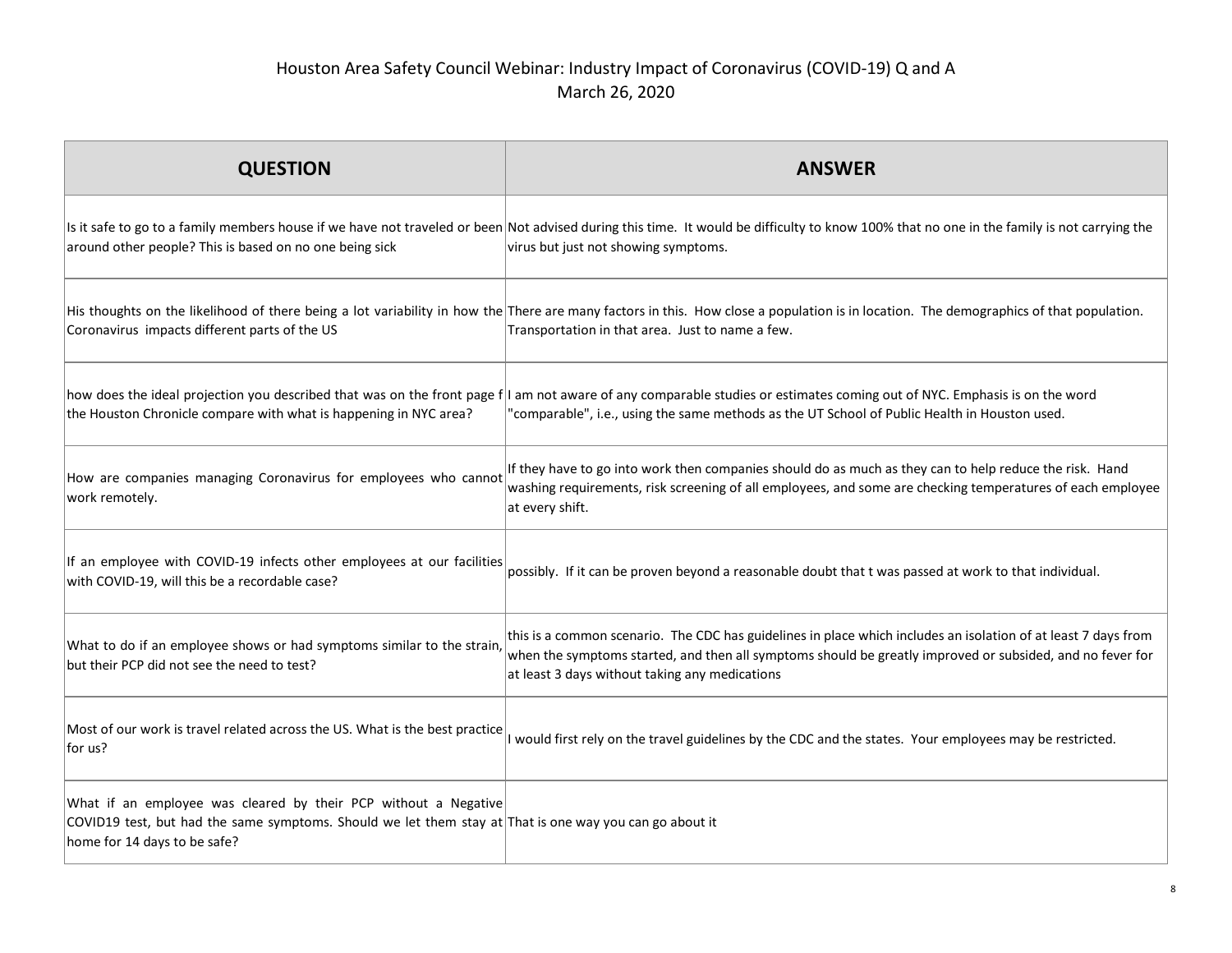| <b>QUESTION</b>                                                                                                                                                                              | <b>ANSWER</b>                                                                                                                                                                                                                                                                                                                                                             |
|----------------------------------------------------------------------------------------------------------------------------------------------------------------------------------------------|---------------------------------------------------------------------------------------------------------------------------------------------------------------------------------------------------------------------------------------------------------------------------------------------------------------------------------------------------------------------------|
| What treatment is given since there is no real vaccine available. Do we<br>take regular meds for cold & flu?                                                                                 | yes you can try over the counters. Treatment studies are underway                                                                                                                                                                                                                                                                                                         |
| Does the modeling for the Houston Region mirror that of other areas of<br>the country, or do we have any unique differences that are taken into<br>account in the modeling?                  | I wasn't involved in the Houston modeling, although I work at the same institution, but they took into account<br>many different factors, some (but not all) of which have been used in other models. Likewise, it is probable<br>that the Houston models didn't incorporate some factors that other researchers used in other models. Sorry I<br>can't be more specific! |
| What methods and practices can a job site deploy to work safely in<br>confide spaces                                                                                                         | Adhere to the current recommendations by the CDC. Hand washing prior to entering the workplace and<br>throughout the day, screen for ill employees daily, 6 feet distance, etc. If they are wearing a particulate<br>cartridge in the space, then they should be protected from any virus droplets.                                                                       |
| What temp is considered to be a fever?                                                                                                                                                       | $ 100.4$ or greater                                                                                                                                                                                                                                                                                                                                                       |
| In general could influenza be included as a OSHA recordable?                                                                                                                                 | influenza and the common cold are specifically excluded by OSHA as being work related illnesses                                                                                                                                                                                                                                                                           |
| When appropriate, what is risk of document handling on jobsites? i.e.,<br>sign in sheets, permits, JSA's etc. items that are passed from employee to<br>employee for signature and handling. | It appears the transmission on surface is small, but they should still adhere to the CDC guidelines of keeping<br>surfaces clean, washing hands after touching things, etc.                                                                                                                                                                                               |
| exposure during the test?                                                                                                                                                                    | Is a PFT required to use a N-95 respirator and what about the risk of no it is not required, and right now OSHA has recommended that you NOT fit test for an N95 due to the limited<br>quantity of the masks right now                                                                                                                                                    |
| Who needs to wear a mask? When is an N95 mask helpful or called for?                                                                                                                         | masks at this pint in time are only recommended for sick individuals to wear, not healthy people. This<br>guidance could change.                                                                                                                                                                                                                                          |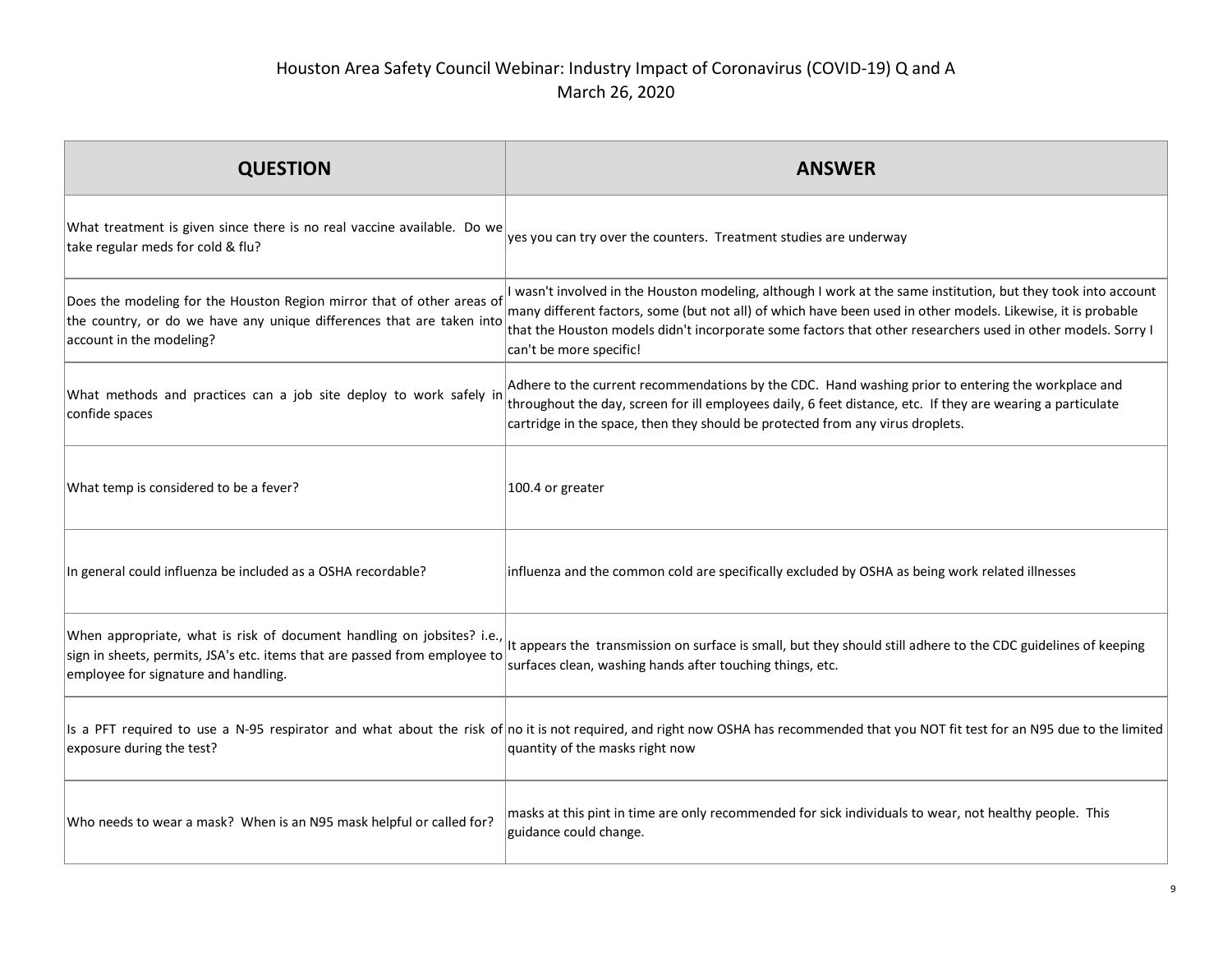| <b>QUESTION</b>                                                                                                                                                                                                      | <b>ANSWFR</b>                                                                                                                                                                                                                                 |
|----------------------------------------------------------------------------------------------------------------------------------------------------------------------------------------------------------------------|-----------------------------------------------------------------------------------------------------------------------------------------------------------------------------------------------------------------------------------------------|
| present and, if so, where can it be performed                                                                                                                                                                        | Is it possible to perform testing for coronavirus, even if symptoms are not yes it is possible, however at this pint in time the testing guidelines are only for people who are showing active<br>symptoms due to the limited number of tests |
| 1. What is the major infection route, air or contact? 2. When you think<br>we will have our normal life back?                                                                                                        | respiratory droplets from coughing. See above answers.                                                                                                                                                                                        |
| events, can we consider a longer shelf life, extending the expiration date<br>of training by 30 to 60 days.                                                                                                          | Is a contractor required to take many of these site specific training $\vert$ The safety council time limits on training are set by owner sites, the individual contractor combines, or<br>agencies such as OSHA, etc.                        |
| So CDC only specifies those that are diagnosed. But many people are sick<br>and testing is being postponed until further symptoms arise. What should<br>companies do in regards to those types of employees?         | the screening questions/methods are what is currently advised. I.e. do you have a fever, is anyone in your<br>house sick, has anyone tested positive in your house, recent travel, etc.                                                       |
| Have you heard anything about using UV lights to kill Covid 19?                                                                                                                                                      | studies are being done on UV                                                                                                                                                                                                                  |
| We have heard of some people taking 2 weeks to get results on COVID<br>testing. Why is that?                                                                                                                         | It is dependent on the backlog of the labs as to when results are coming back                                                                                                                                                                 |
| Masks from out of the country KN 95 are they helpful? Will they work?<br>Should we purchase? I know that they are not NIOSH approved. What do not recommended unless you confirm their quality control<br>you think? |                                                                                                                                                                                                                                               |
| How many cases (both infections and deaths) being reported in the news<br>are actually lab confirmed and not based on symptoms?                                                                                      | all lab confined, not based on symptoms                                                                                                                                                                                                       |